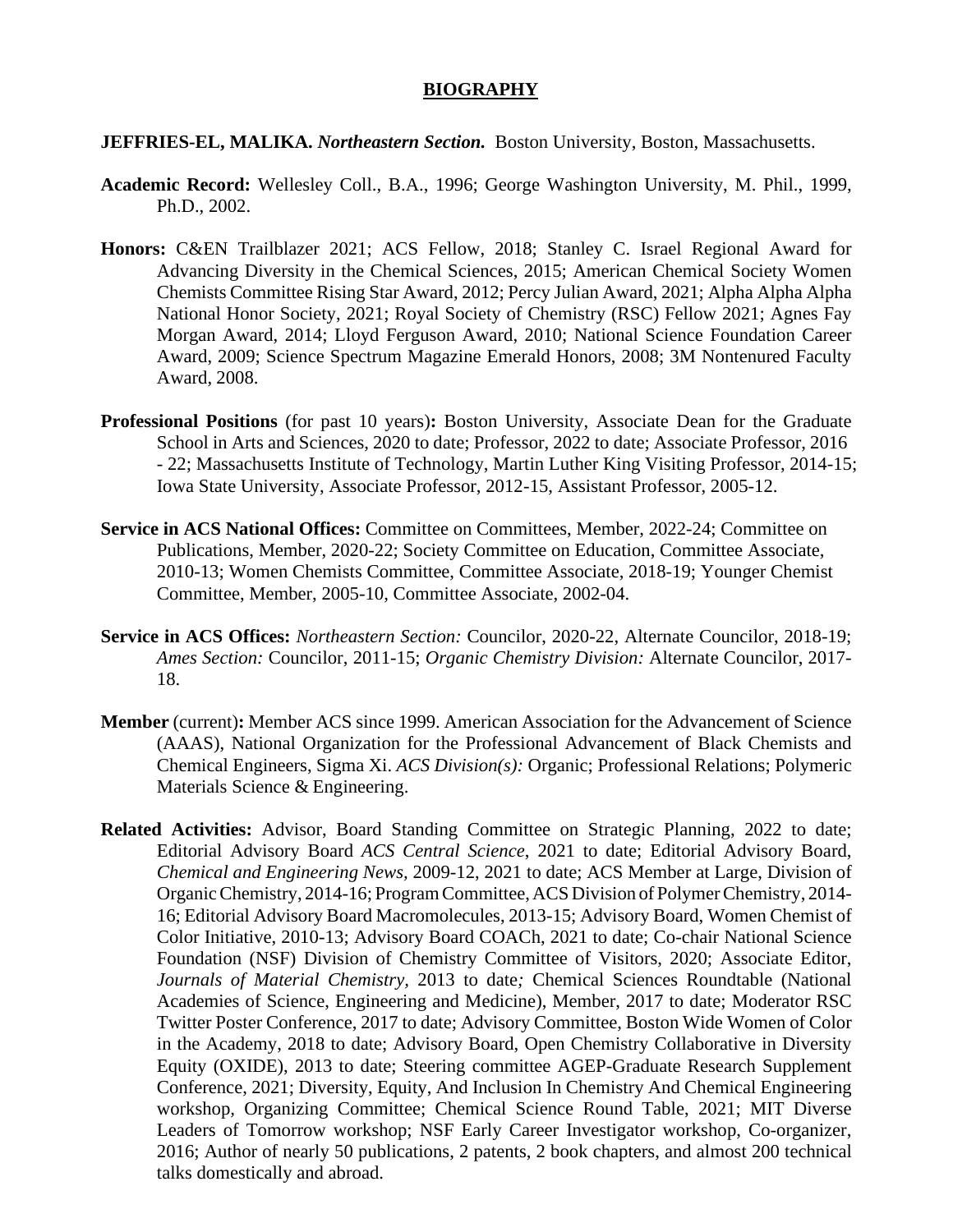# **STATEMENT Dr. Malika Jeffries-El**

It is an honor to be a candidate for Director-at-Large. As a low income, first-generation college student who became a tenured college professor, I am interested in leveraging the plethora of ACS resources to enhance the professional development of its current and future members. My 20+ years of service to the ACS, and unique perspective, will make me an asset to the board.

## **Extraordinary outcomes begin with opportunities**

In 1999, I received a WCC travel award to attend to my first ACS national meeting and it was transformative. From this experience, I learned about many of the programs that ACS had to assist young professionals such as career services, and the Younger Chemist Committee. I also met many wonderful, supportive people who have mentored me through the years. This opportunity afforded me the necessary resources and encouragement to finish my Ph.D. and embark on what has been a productive career. Reflecting on that experience inspires me to think of ways that ACS can engage with the chemical community and facilitate professional growth. Currently, ACS is well-positioned with local sections at the front line for member engagement, and nationally with many existing activities for career progression from high school students (project SEED) to the senior chemist committee. However, the current member demographics indicate a lack of participation of underrepresented groups. Through my service on the Board Standing Committee on Strategic Planning, I have helped evaluate ACS messaging and services. My future plans are to continue working with this group to develop ways attract diverse new talent to the society.

### **Create pathways not pipelines.**

ACS has always been at the forefront of chemistry education and must continue innovation in this area to ensure development of an inclusive workforce. Career progression is not linear; thus, we need to generate numerous entry points to maximize talent, including hopeful high school students, persons re-entering the work force, recent retirees considering their next steps, and others. Through its many programs, services, and members, ACS has the capacity to respond to this question: Who is missing from the enterprise and what is needed to support their careers? For example, ACS can help faculty at the collegiate level develop an inclusive pedagogy, so that all students interested in chemistry can thrive. Additionally, ACS can increase divisional support for undergraduate research experiences, like the division of *Organic Chemistry's* summer research program (SURF). Finally, ACS can support chemists interested in interdisciplinary careers like science communication and science policy through its respective centers and fellowships. Through networking, younger chemists can benefit from the experience and wisdom of senior ACS members (an underutilized resource) to advance their careers. Although ACS is an organization with tremendous impact, it still has the potential to do more. My time on the board will be spent on utilizing ACS resources to create new connections and pathways for the professional development of its constituents.

### **The only thing constant is change.**

Due to the disruption resulting from the global COVID-19 pandemic, ACS had to quickly pivot to a virtual platform for national meetings, a major undertaking with mixed results. On one hand, virtual meetings lack the intangible advantages of face-to-face interactions. However, it is important to consider the benefits of this format. The ability to participate in ACS programming without the burden of travel is advantageous to many, including those with care-giving responsibilities, mobility issues, time constraints, limited resources, and those residing outside the United States.